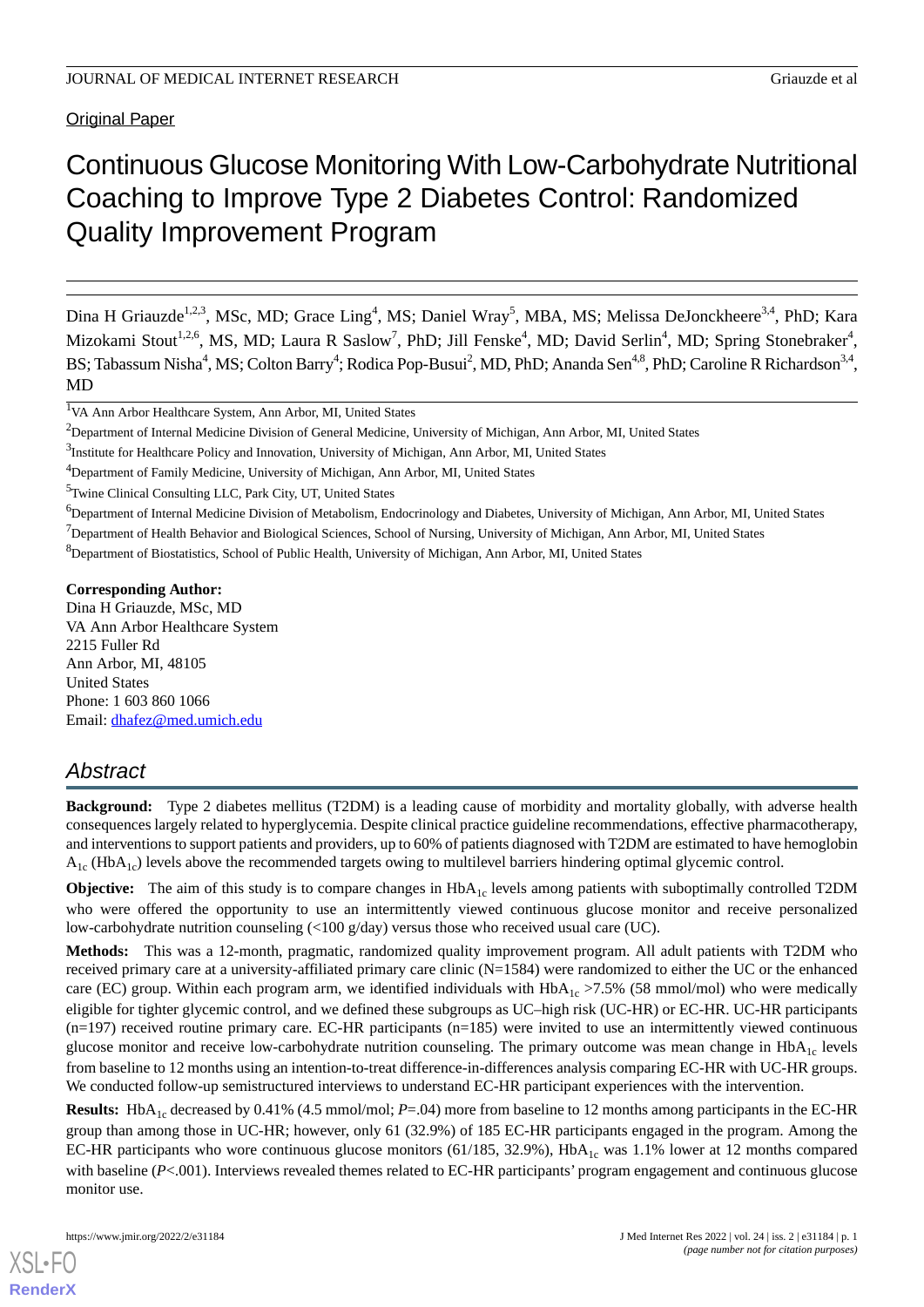**Conclusions:** Among patients with suboptimally controlled T2DM, a combined approach that includes continuous glucose monitoring and low-carbohydrate nutrition counseling can improve glycemic control compared with the standard of care.

*(J Med Internet Res 2022;24(2):e31184)* doi: **[10.2196/31184](http://dx.doi.org/10.2196/31184)** 

#### **KEYWORDS**

type 2 diabetes mellitus; continuous glucose monitoring; low-carbohydrate counseling

## *Introduction*

#### **Background**

Type 2 diabetes mellitus (T2DM) is a leading cause of morbidity and mortality globally, with adverse health consequences largely related to hyperglycemia [[1\]](#page-10-0). Unfortunately, despite clinical practice guideline recommendations [\[2](#page-10-1)], effective pharmacotherapy [\[3](#page-10-2)], and interventions to support patients and providers [[4-](#page-10-3)[6\]](#page-10-4), up to 60% of patients with diagnosed T2DM are estimated to have hemoglobin  $A_{1c}$  (Hb $A_{1c}$ ) levels above recommended targets [\[2](#page-10-1),[7\]](#page-10-5). Multilevel barriers hinder optimal glycemic control, including those at the level of patients (eg, medication nonadherence [[8\]](#page-10-6)), providers (eg, clinical inertia [[9](#page-10-7)[,10](#page-10-8)]), and health systems (eg, lack of support resources [\[11](#page-11-0)]). Such barriers may be exacerbated by the high costs of many T2DM medications, including insulin [[12\]](#page-11-1).

Novel strategies that can be sustained and scaled in diverse clinical settings are needed to help more patients with T2DM to achieve the dual goals of glycemic control and reduced medication burden. Growing evidence suggests that these goals are achievable through dietary carbohydrate restriction. Very low–carbohydrate and low-carbohydrate diets (defined as <10% and 10%-26% of total daily energy from carbohydrates, respectively) have been successfully used in clinical trial settings to manage and reverse T2DM [\[13](#page-11-2),[14\]](#page-11-3). Accordingly, clinical practice guidelines for T2DM now support the use of carbohydrate-restricted meal plans among patients with T2DM who (1) are not meeting glycemic targets, (2) wish to reduce the use of antihyperglycemic agent, or (3) prefer such a dietary approach [\[15](#page-11-4),[16\]](#page-11-5). However, to date, few strategies exist to support the use of carbohydrate-restricted meal plans in general practice settings, as such diets often require intensive personalized instruction and close monitoring with medication adjustments to mitigate the risk of hypoglycemia among patients treated with agents other than metformin [\[17](#page-11-6)-[19\]](#page-11-7).

A promising strategy to effectively, efficiently, and safely support the use of carbohydrate-restricted meal plans among patients with suboptimally controlled T2DM may be through continuous glucose monitoring (CGM). CGM can support patients' self-education and self-management by providing real-time information on individuals' glycemic responses to specific foods. CGM technology—historically used in the management of type 1 diabetes mellitus—is now less expensive, user-friendly, and increasingly used to guide medication treatment decisions among patients with T2DM [\[20](#page-11-8),[21\]](#page-11-9). However, little is known about the potential role of CGM technology as a tool to help patients initiate and sustain behavior changes. In a previously published pilot study of 15 patients with prediabetes, we showed that CGM plus low-carbohydrate

 $XSI - F($ **[RenderX](http://www.renderx.com/)** coaching is an acceptable and feasible approach to support dietary behavior change [\[22](#page-11-10)].

#### **Objectives**

We hypothesized that an intervention combining the use of CGM technology with dietitian-delivered education focused on dietary carbohydrate restriction would be effective in altering patients' eating behaviors and improving glycemic control among patients with suboptimally controlled T2DM. The primary objective of this pragmatic randomized quality improvement (QI) program is to compare mean change in  $HbA_{1c}$ levels among patients with suboptimally controlled T2DM (defined as  $HbA_{1c} \ge 7.5\%$ ) who were offered the opportunity to use a CGM and receive nutritional counseling versus those who received usual care (UC).

## *Methods*

#### **Study Design**

We conducted a 12-month, pragmatic, randomized controlled population level QI program evaluation. Although we could have conducted a more traditional, simple 2-arm randomized controlled trial, we wanted to be able to understand the potential reach of the QI program in a typical primary care office setting. Thus, rather than randomizing participants after obtaining consent as done in a usual research study, we first identified and randomized the entire population of adult patients with T2DM seen in the clinic to either a UC or an enhanced care (EC) arm. We then attempted to contact every patient who was randomized to the EC arm who had an  $HbA_{1c}$  level >7.5% (58 mmol/mol) and for whom tighter glycemic control was medically appropriate and invited them to engage in the program. This allowed us to estimate the potential reach of the program outside of a consented research setting. All patients who engaged in the study provided clinical consent, but only a subset of those who engaged consented to allow detailed data to be used for subsequent research or education. After 1 year, those who were eligible and randomized to the UC arm were also offered the opportunity to engage in the intervention, but the data presented here do not include the waitlist control results.

The evaluation was pragmatic in that the recruitment and intervention procedures were integrated into usual clinical workflows and were conducted by clinic staff rather than by research staff. We used the Pragmatic Explanatory Continuum Indicator Summary [\[23\]](#page-11-11) to design the study and select strategies that were more pragmatic (rather than explanatory), thus increasing the likelihood that the program could be scaled and sustained in real-world clinical settings.

Owing to the complex evaluation design, the program was reviewed under 2 separate institutional review board (IRB)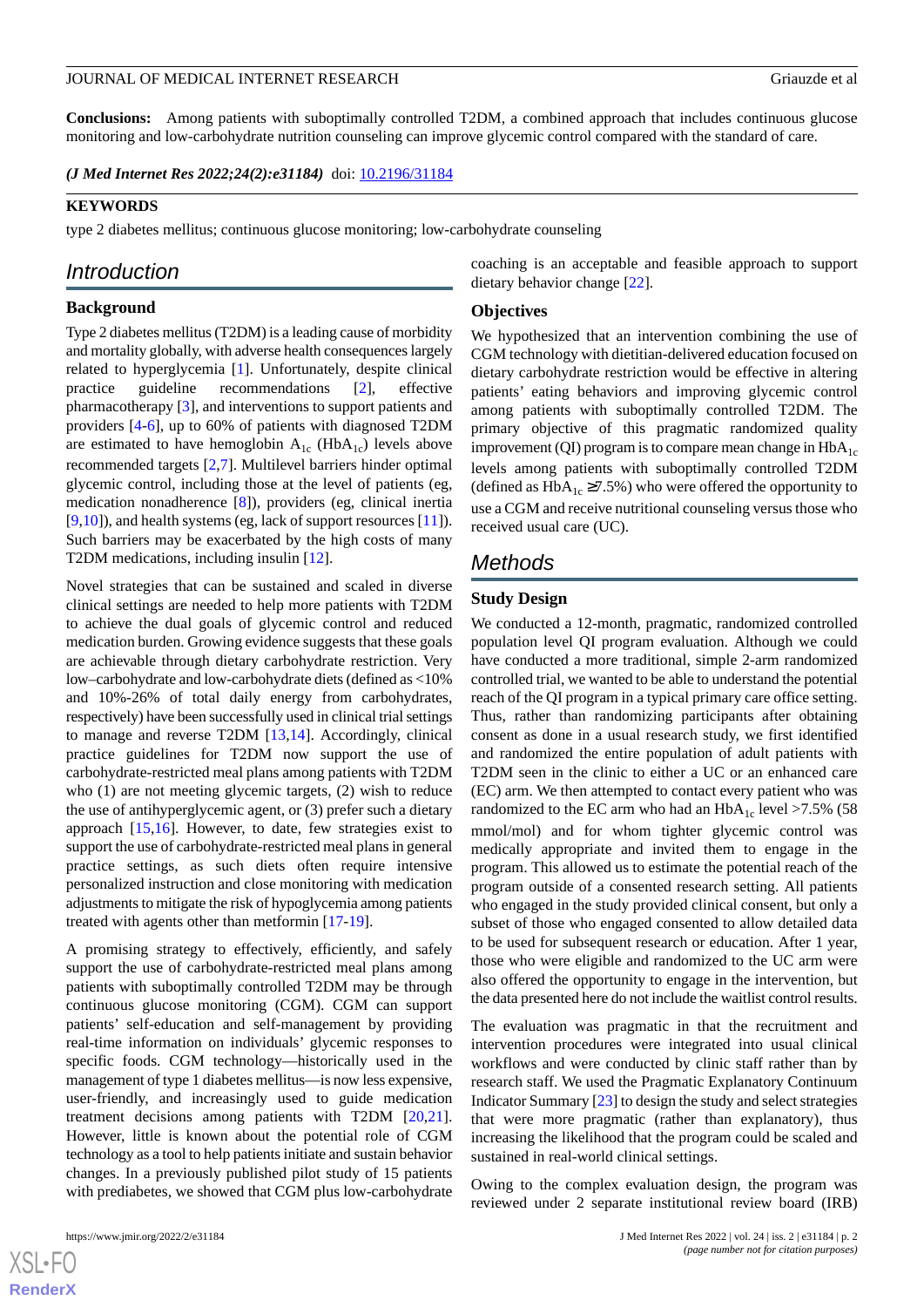applications by the University of Michigan's IRB. The QI program was deemed exempt and not regulated and was granted a waiver of informed consent for cohort identification and participant tracking (HUM00147295). This component included the quantitative evaluation of the primary outcomes assessed through deidentified cohort summary data. The second IRB application was applied only to the data repository subcohort. All individuals who engaged in the program were invited to participate in a data repository, which allowed study team members to review their complete electronic health record (EHR) for current and subsequent research and education. Participation in the data repository was voluntary and required written informed consent (HUM00148100). The program evaluation was conducted from November 2018 to November 2019.

## **Participants and Setting**

This QI program took place at a university-affiliated family medicine clinic staffed by family medicine physicians, residents, and advanced practice providers. Although detailed patient-level sociodemographic data were limited owing to the QI nature of this program, most patients served by the clinic are White and have private insurance or Medicare.

<span id="page-2-0"></span>Using Data Direct [\[24](#page-11-12)]—the Michigan Medicine web-based tool for accessing data from >4 million patients within the health system—we identified patients aged ≥21 years with T2DM, as determined by EHR-based problem list diagnosis; with  $HbA_{1c}$ ≥6.5%; or active prescription for any antihyperglycemic medication other than metformin (N=1584).

#### **Randomization**

All individuals were randomized to one of the two program groups using 1:1 randomization with stratification based on age, gender, and BMI: UC or EC. The allocation sequence was generated using STATA 16.0 (StataCorp LLC).

As shown in [Figure 1,](#page-2-0) individuals within each study group were classified as UC-high risk (UC-HR) or EC-HR if they had a baseline HbA<sub>1c</sub> level ≥7.5% and were medically eligible for improved glycemic control as determined by clinical review of the patients' EHR data and discussion with a primary care physician (PCP), if necessary. Specifically, those individuals for whom tighter glycemic control (ie,  $HbA_{1c} < 7.5\%$ ) was not recommended by the American Diabetes Association guidelines [[25\]](#page-11-13), older frail individuals at high risk of hypoglycemia and falls, those with a life expectancy of  $\leq 6$  months owing to a comorbid condition, or those with severe or untreated mental health conditions including eating disorders; women who were pregnant or breastfeeding; and those who had previous weight loss surgery were excluded from the high-risk cohorts.

Figure 1. Patients with type 2 diabetes mellitus diagnosis (T2DM) in the electronic medical record (EMR). EC: enhanced care; HbA<sub>1c</sub>: hemoglobin  $A_{1c}$ ; HR: high risk; UC: usual care.

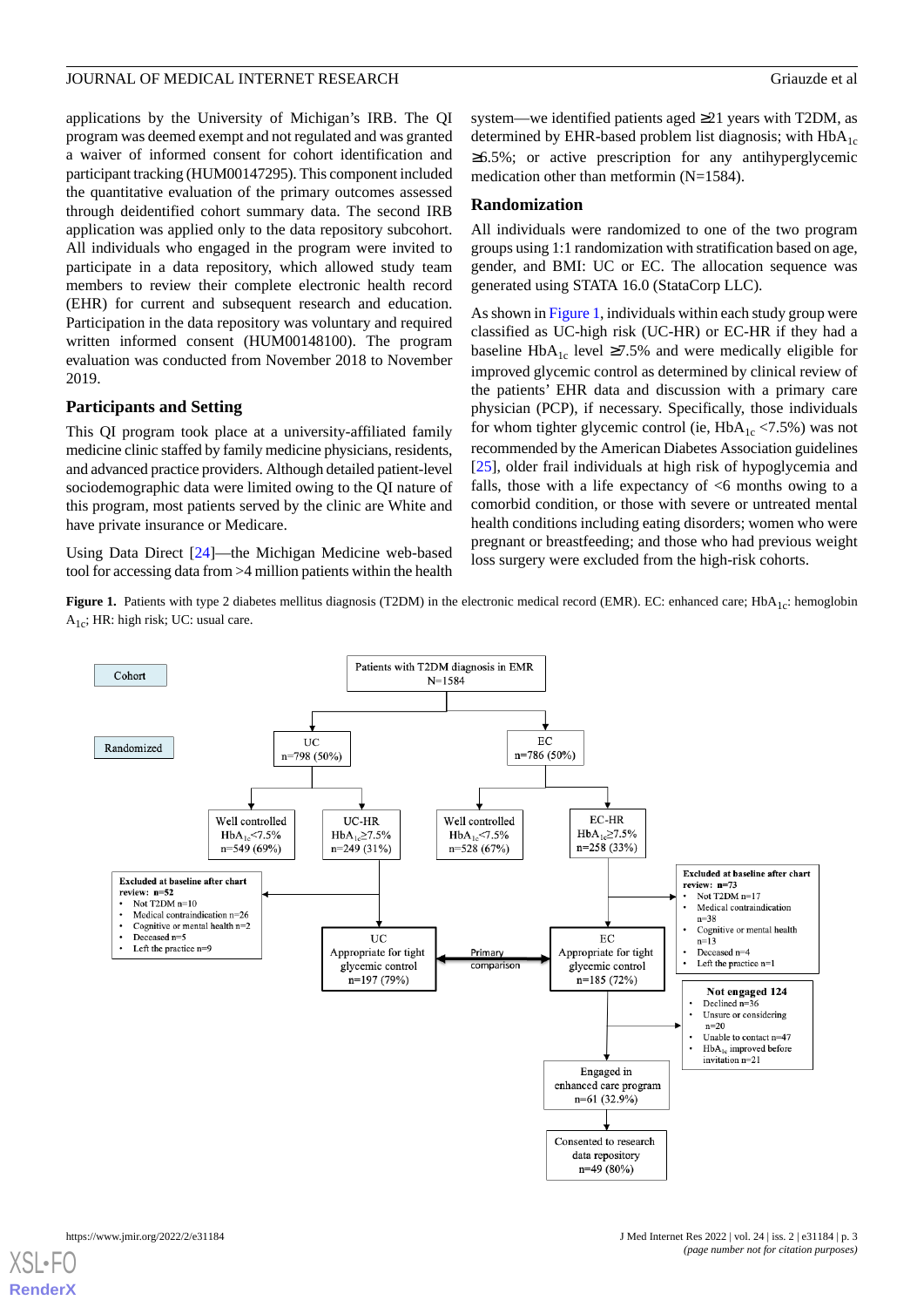### **Recruitment**

Several recruitment strategies were used to engage EC-HR individuals in the program. These included invitation by postal letters, EHR-based electronic messages, and phone calls by a program team member. In addition, for patients who did not respond to this outreach, an attempt was made to engage them face-to-face when they visited the clinic with their PCP or another health care provider.

## **Program**

## *UC Arm*

Individuals within the UC arm received routine care during the 12-month study period. Routine care included PCP follow-up and the opportunity to receive nutrition counseling with a primary care–based dietitian who counseled patients to follow the standard calorie-restricted American Diabetes Association diet without a specific emphasis on dietary carbohydrate restriction [[26\]](#page-11-14).

## *EC Arm*

All EC-HR individuals were invited to participate in the program (n=185). Of the 185 individuals, 61 (32.9%) of individuals engaged in the program and 80% (49/61) of individuals provided informed consent to participate in the data repository. Program participants used an intermittently viewed CGM (Abbott Freestyle Libre) and received personalized, low-carbohydrate dietary counseling from the program dietitian. In contrast to other CGM technologies including newer models of Freestyle Libre, the intermittently viewed CGM requires the user to scan the sensor to obtain results and does not have alarms for hypoglycemia or hyperglycemia. We use the term CGM rather than intermittently viewed CGM, as this is the overarching terminology used in consensus guidelines [\[1](#page-10-0)].

The sensor was placed by a dietitian and individuals had the opportunity to wear up to 7 CGMs during the 12-month program period. The program participants met one-on-one with the program dietitian. Although the dietitian was hired for program purposes, she did not have any advanced training that would preclude delivery of the intervention by dietitians in other primary care settings. During the first visit, the dietitian conducted a basic nutrition assessment (eg, diet recall) and instructed individuals on how to maintain an accurate food log that was used in conjunction with CGM data to facilitate nutrition coaching and tailored education.

After at least 10 days, the participants returned for a one-on-one visit with the dietitian who reviewed the CGM data and food logs and helped them understand how their dietary carbohydrate intake influenced their blood glucose levels. All the individuals were initially instructed to limit total daily dietary carbohydrate to ≤100 g per day, as this is a clinically relevant, pragmatic, and achievable target for many individuals [[13,](#page-11-2)[14](#page-11-3)]. The participants were subsequently advised to adjust their carbohydrate intake to optimize time in range, defined as blood glucose of 70-180 mg/dL (3.9-10 mmol/L). Specifically, the dietitian met with the patients to review the glucose monitoring data and food logs with the goal of discerning specific foods (eg, bread and bananas) that triggered glucose excursions. She then helped the

participants to identify low-carbohydrate alternatives that met their dietary preferences and budget constraints and a lower carbohydrate target was specified (eg, a total of 50 carbohydrates per day) if the patients desired to count carbohydrates. When a lower carbohydrate goal was specified, the participants were instructed on how to count net carbohydrates (ie, total grams of carbohydrates–grams of fiber) to encourage intake of leafy greens and nonstarchy vegetables. In this way, nutrition counseling was tailored to the individual's needs and aimed to accommodate differences in the degree to which individuals may need to restrict dietary carbohydrates to achieve glycemic control.

Although the dietary recommendations were drawn from many publicly available resources, the guiding principles of the program were based on the *Always Hungry* diet developed by Ludwig [\[27](#page-11-15)]. The dietitian also educated the patients regarding the potential risks and side effects of carbohydrate restriction, including hypoglycemia; hypotension; and physical symptoms of headache, fatigue, nausea, and constipation. Moreover, the dietitian communicated via the EHR with primary care clinical pharmacists or medical providers to facilitate timely changes in participants' medications to avoid episodes of severe hypoglycemia and hypotension.

[Multimedia Appendix 1](#page-10-9) shows an example of the handouts used to teach the participants how to count carbohydrates. [Multimedia](#page-10-10) [Appendix 2](#page-10-10) shows an example of the type of information reviewed during the visit with the dietitian.

### *Primary Outcome Measure*

Baseline and follow-up  $HbA_{1c}$  levels were abstracted from the EHR. All the individuals had a baseline  $HbA_{1c}$  level obtained as part of routine clinical care before randomization. Follow-up  $HbA<sub>1c</sub>$  data were obtained by the individuals' PCPs as part of routine clinical care. To facilitate complete data availability, the program's dietitian placed orders for  $HbA_{1c}$  levels for EC patients on PCPs' behalf; PCPs could approve or cancel, as clinically indicated. The change in  $HbA_{1c}$  level was calculated by subtracting participants' baseline  $HbA_{1c}$  level from the follow-up  $HbA_{1c}$  level.

### *Secondary Outcome Measure*

Baseline and 12-month BMI were abstracted from the EHR. All the individuals had a baseline measurement of weight and height and calculated the BMI as part of routine clinical care before randomization. Follow-up BMI data were obtained by individuals'PCPs as part of routine clinical care; we abstracted the follow-up BMI nearest to the end of the 12-month study period. Change in BMI was calculated by subtracting participants' baseline BMI from follow-up values.

### *Exploratory and Process Outcomes*

### *Program Engagement*

We evaluated the rate of program engagement among the HR-EC cohort. We defined program engagement as the use of at least one CGM and having at least one meeting with the dietitian.



 $XS$  $\cdot$ FC **[RenderX](http://www.renderx.com/)**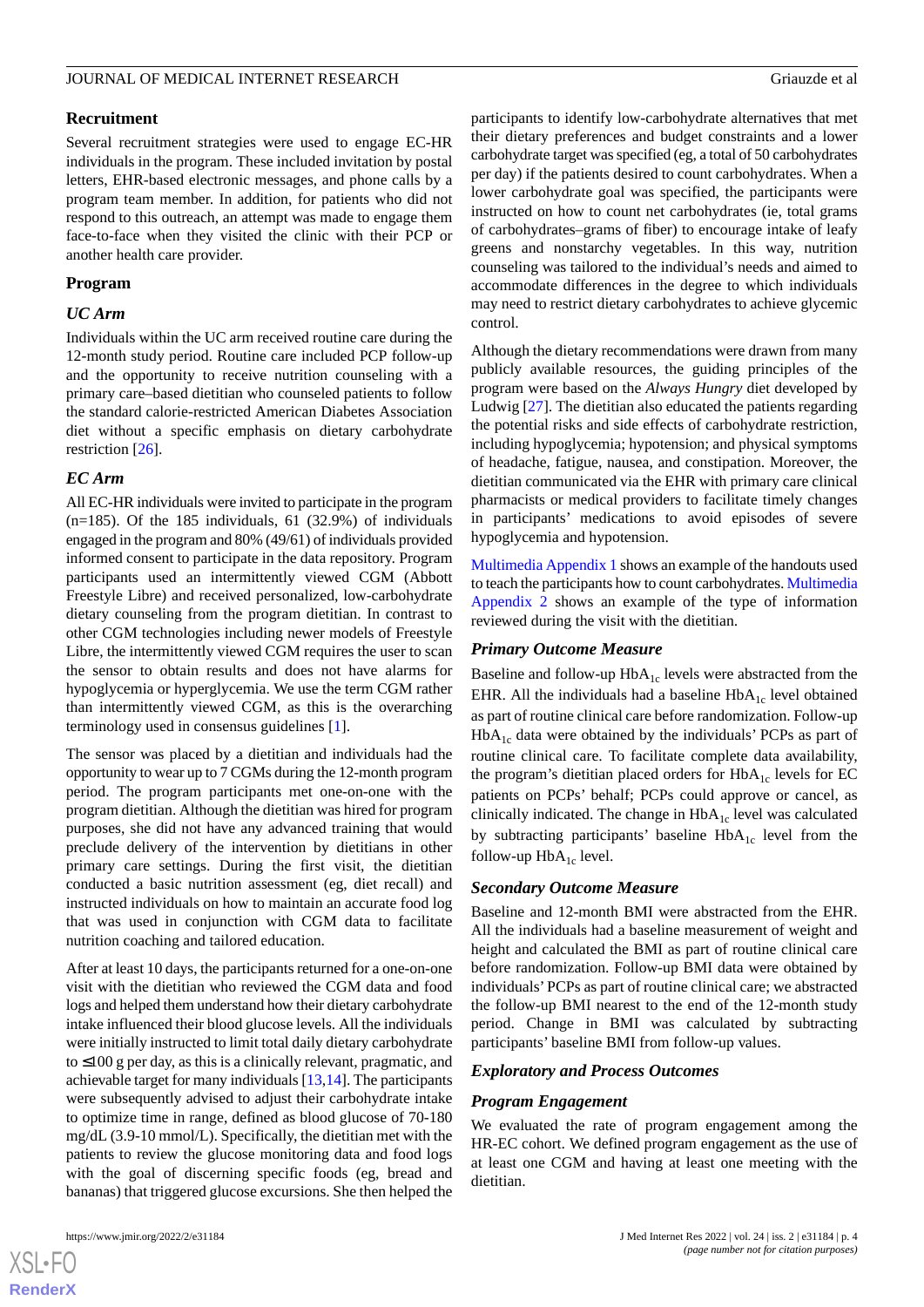## *Change in Monthly Cost of Antihyperglycemic Medications*

Change in the cost of antihyperglycemic medications was determined by subtracting the total cost of antihyperglycemic medications at baseline from the total cost of antihyperglycemic medications during follow-ups. Among the 61 individuals who engaged in the program, 49 (80%) consented to allow the study team members to review their complete EHR. Of the 49 participants, 1 (2%) participant left the practice, so 48 charts were reviewed for medication cost change data. A study team member reviewed the participants' EHRs and documented the prescribed antihyperglycemic medications and dosages at the start and end of the study period. The cost of individual antihyperglycemic medications was determined using 2017 data from a private insurance claims database, Clinformatics DataMart Database (OptumInsight). Clinformatics DataMart Database contains deidentified claims capturing health care encounters (ie, office visits, outpatient visits, and inpatient visits) for >80 million privately insured adults and children. All the cost data in Clinformatics DataMart Database are standardized to enable comparisons of costs across patients, data sources, and geographic areas in a consistent manner. We also examined the change in monthly cost of antihyperglycemic medications for the subset of patients who were on insulin at baseline.

## *Change in CGM Metrics*

CGM sensor metrics automatically calculated in the CGM report included average blood glucose level, percentage of time above range, percentage of time in range, percentage of time below range, and the number of low glucose events. In the subset of 45 patients in the EC-HR group who engaged in the program, consented data repository participation, and wore at least two sensors during the 12-month program period, we compared CGM sensor metrics using simple bivariate linear regressions with each CGM metric as the dependent variable and a dichotomous time variable to indicate first or last sensor.

## *Participant Experiences in the EC-HR Group*

We conducted semistructured interviews by phone with participants from the EC-HR arm to explore their experiences with participating in the intervention [[1](#page-10-0)]. A semistructured interview guide was selected so that consistent questions were asked across interviews and interviewers, while still allowing each interviewer to ask follow-up questions that were specific to each participant [[28\]](#page-11-16). Phone interviews were selected to enhance participation among individuals who may have difficulty attending in-person. Interviews were conducted by team members trained in semistructured interviewing techniques, with regular feedback from a qualitative methodologist.

Those who agreed to share their data (49/61, 80% of participants in the EC-HR arm) were contacted by phone by the research coordinator and invited to participate. All participants were given up to 2 phone calls for recruitment and voicemails were left when available. Recruitment ended when sufficient interviews were completed to reach thematic saturation. The participants provided verbal consent. The phone interview was audio-recorded and then professionally transcribed.

## **Statistical Analysis**

Measures of central tendency (eg, proportions, means, and SDs) were used for all descriptive analyses. We compared changes in  $HbA_{1c}$  levels and BMI using an intention-to-treat difference-in-differences analytic approach using a linear mixed model. The difference-in-differences is the interaction term between a categorical variable denoting the period (eg, before vs after program period) and the study group (eg, UC-HR vs EC-HR). As a sensitivity analysis, we adjusted the models for age and gender. This had little effect on the parameter estimations for the difference-in-differences analysis. Therefore, we present only unadjusted results.

We estimated pre-post changes in  $HbA_{1c}$  levels and BMI among the 61 individuals who engaged in the program using a linear mixed model. We estimated pre-post changes in the cost of antihyperglycemic medications among the 79% (48/61) of individuals who consented to data repository participation. We calculated the mean pre-post costs and used paired *t* tests to determine the significance of difference. All analyses were conducted using STATA 16.0.

## **Qualitative Data Analysis**

A total of 3 team members (MD, TN, and CB) trained in qualitative analysis conducted an inductive thematic analysis [[29,](#page-11-17)[30\]](#page-11-18). First, we reviewed and organized all the transcripts using MaxQDA software. MD, TN, and CB independently coded the same transcript and discussed emerging ideas. We created a list of descriptive codes to represent meaningful segments of text; descriptive codes were then applied to the next transcript. We discussed the application of the codes to ensure that codes were being consistently applied by all team members. At this time, additional codes were added, and other codes were revised as needed to clarify the definitions. This process was repeated for the first 3 transcripts. Next, TN and CB independently coded the remaining transcripts. Application of the codes, relationships between the codes, and their meanings were discussed during regular team meetings. After coding, related codes were grouped into themes and summarized using structured summaries, including a narrative description of the theme and all the quotes associated with the theme.

# *Results*

## **Baseline Characteristics**

Demographic characteristics of the complete population  $(N=1584)$  were assessed at baseline ([Table 1\)](#page-5-0). Slightly less than half of the cohort was female (740/1584, 46.71%), and the mean age was 63.3 (SD 13.1) years. The UC and EC groups were similar at baseline. Among 185 EC-HR participants, 61 (32.9%) were engaged in the program. As shown in [Figure 1,](#page-2-0) among the 124 individuals who did not engage in the study, the most common reasons for nonengagement included inability to contact individuals (47/124, 37.9%) and decline to participate (36/124, 29%).



**[RenderX](http://www.renderx.com/)**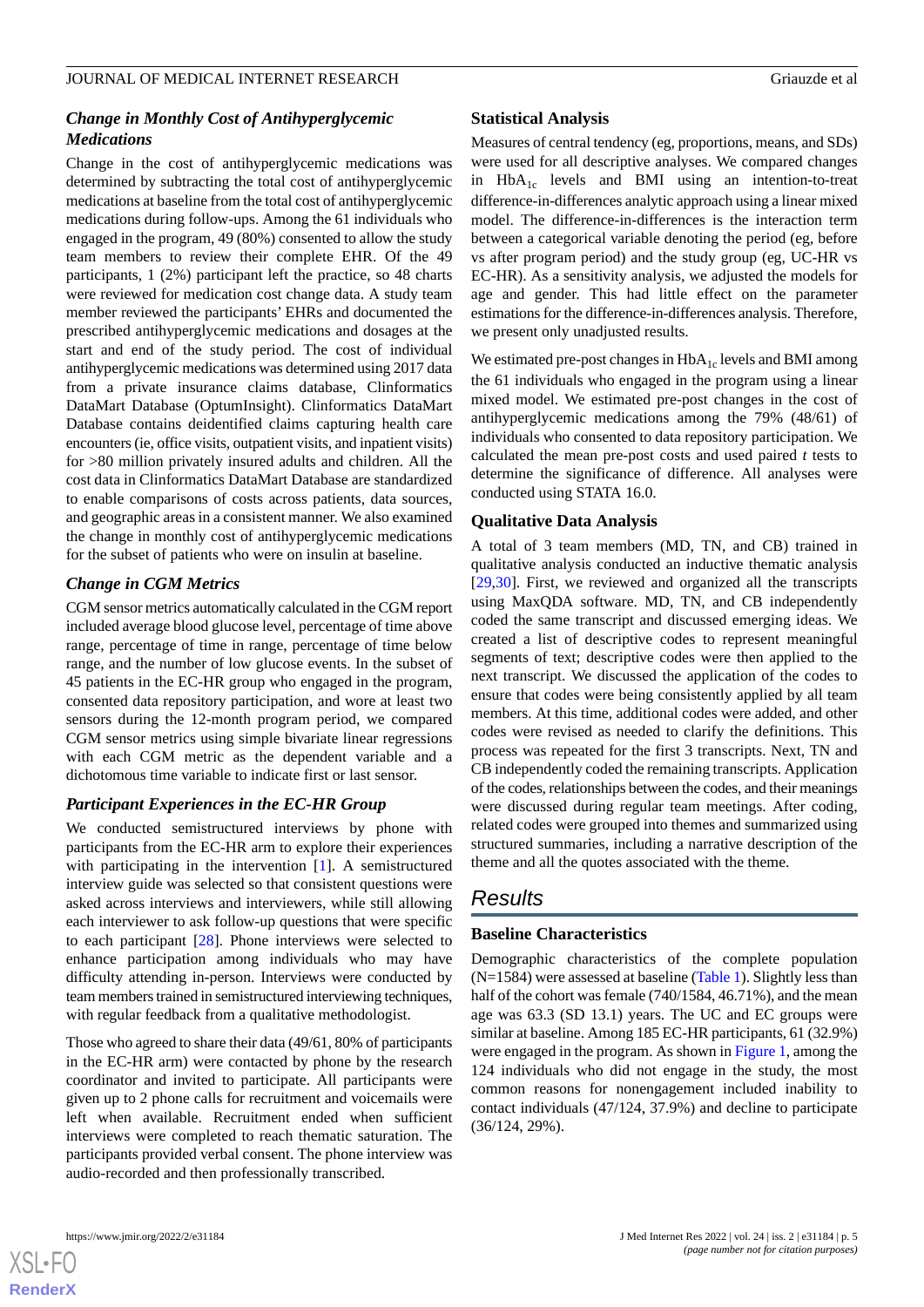## JOURNAL OF MEDICAL INTERNET RESEARCH GRIAUZION CONSUMING STRAINING STRAINING STRAINING STRAINING STRAINING STR

<span id="page-5-0"></span>**Table 1.** Baseline characteristics of all patients stratified by study group assignment.

| Characteristic                                       | All patients | $UC^a$ group | $EC^b$ group | $UC-HRc$<br>group | $EC-HRd$<br>group | Engaged in program |
|------------------------------------------------------|--------------|--------------|--------------|-------------------|-------------------|--------------------|
| Population, n                                        | 1584         | 798          | 786          | 197               | 185               | 61                 |
| Age (years), mean (SD)                               | 63.3(13.1)   | 62.9(12.8)   | 63.7(13.4)   | 60.2(11)          | 60(12.2)          | 59 (11.9)          |
| Women, $n$ $(\%)$                                    | 740 (46.71)  | 370 (46.4)   | 370 (47.1)   | 75(38.1)          | 70(37.8)          | 28(46)             |
| Baseline $HbA_{1c}^e$ level (%), mean<br>(SD)        | 7.2(1.5)     | 7.2(1.5)     | 7.2(1.6)     | 8.9(1.4)          | 9(1.6)            | 9(1.4)             |
| Baseline $HbA_{1c}$ level (mmol/mol),<br>mean $(SD)$ | 55.2(16.4)   | 55.2(16.4)   | 55.2 (17.5)  | 73.8 (15.3)       | 74.9 (17.5)       | 74.9 (15.3)        |
| Baseline BMI ( $\text{kg/m}^2$ ), mean (SD)          | 34.6(7.1)    | 34.8(7.1)    | 34.3(7.1)    | 35.5(6.7)         | 35.8(7.2)         | 37.3(8.5)          |

<sup>a</sup>UC: usual care.

<sup>b</sup>EC: enhanced care.

<sup>c</sup>UC-HR: UC-high risk.

 ${}^{d}$ EC-HR: EC-high risk.

 $e^{\text{HbA}_{1c}}$ : hemoglobin A<sub>1c</sub>.

### **Primary Outcome**

<span id="page-5-1"></span>Baseline data were collected from all the patients. Of the 61 patients, 50 (82%) patients underwent at least one additional  $HbA<sub>1c</sub>$  evaluation as part of routine clinical care during the 12-month study period. The mean time to follow-up  $HbA_{1c}$  level was 262 (SD 83) days. The  $HbA_{1c}$  level decreased by 0.41% (4.5 mmol/mol; *P*=.04) more from baseline to 12 months among EC-HR participants than among UC-HR participants. Adjusting for age and gender had little impact on the difference. In the pre–post comparison among the EC-HR participants who wore CGMs (n=61),  $HbA_{1c}$  level was 1.1% (12 mmol/mol) lower at 12 months compared with baseline (*P*<.001). The pre–post change in BMI in these participants was not statistically significant (within-group difference −0.6, *P*=.06; [Table 2](#page-5-1)).

**Table 2.** Pre-post analysis<sup>a</sup> for  $HbA_{1c}^b$  and BMI of program participants at 12 months compared with baseline (N=61).

| Characteristic        | Baseline, mean (SEM <sup>c</sup> ) | 12-month, mean (SEM) | Difference within group at<br>12 months | <i>P</i> value (2-tailed test) |
|-----------------------|------------------------------------|----------------------|-----------------------------------------|--------------------------------|
| $HbA_{1c}$ (%)        | 9(0.11)                            | 7.9(0.12)            | $-1.1$                                  | < 01                           |
| $HbA_{1c}$ (mmol/mol) | 74.9(1.2)                          | 62.8(1.3)            | $-12.1$                                 | < 01                           |
| BMI                   | 37.3(0.5)                          | 36.7(0.51)           | $-0.6$                                  | .06                            |

<sup>a</sup>Values predicted from the mixed model not adjusting for age or gender.

 ${}^{\text{b}}$ HbA<sub>1c</sub>: hemoglobin A<sub>1c</sub>.

<sup>c</sup>SEM: SE of the mean.

#### **Secondary Outcome**

Baseline BMI was calculated for all the patients included in the cohort. Of the 61 patients, 53 (87%) patients had at least one additional BMI calculated as part of routine clinical care during the 12-month study period. The mean change in time to follow-up BMI was 287 (SD 81) days. There was no significant

difference in BMI change from baseline to 12 months between the EC-HR and UC-HR participants ([Table 3\)](#page-6-0). Adjusting for age and gender had little impact on the difference. There was a trend toward modest weight loss among the EC-HR participants who wore CGMs (n=61) from baseline to 12 months, but this change was not statistically significant (−0.6 kg/m<sup>2</sup> ; *P*=.06).

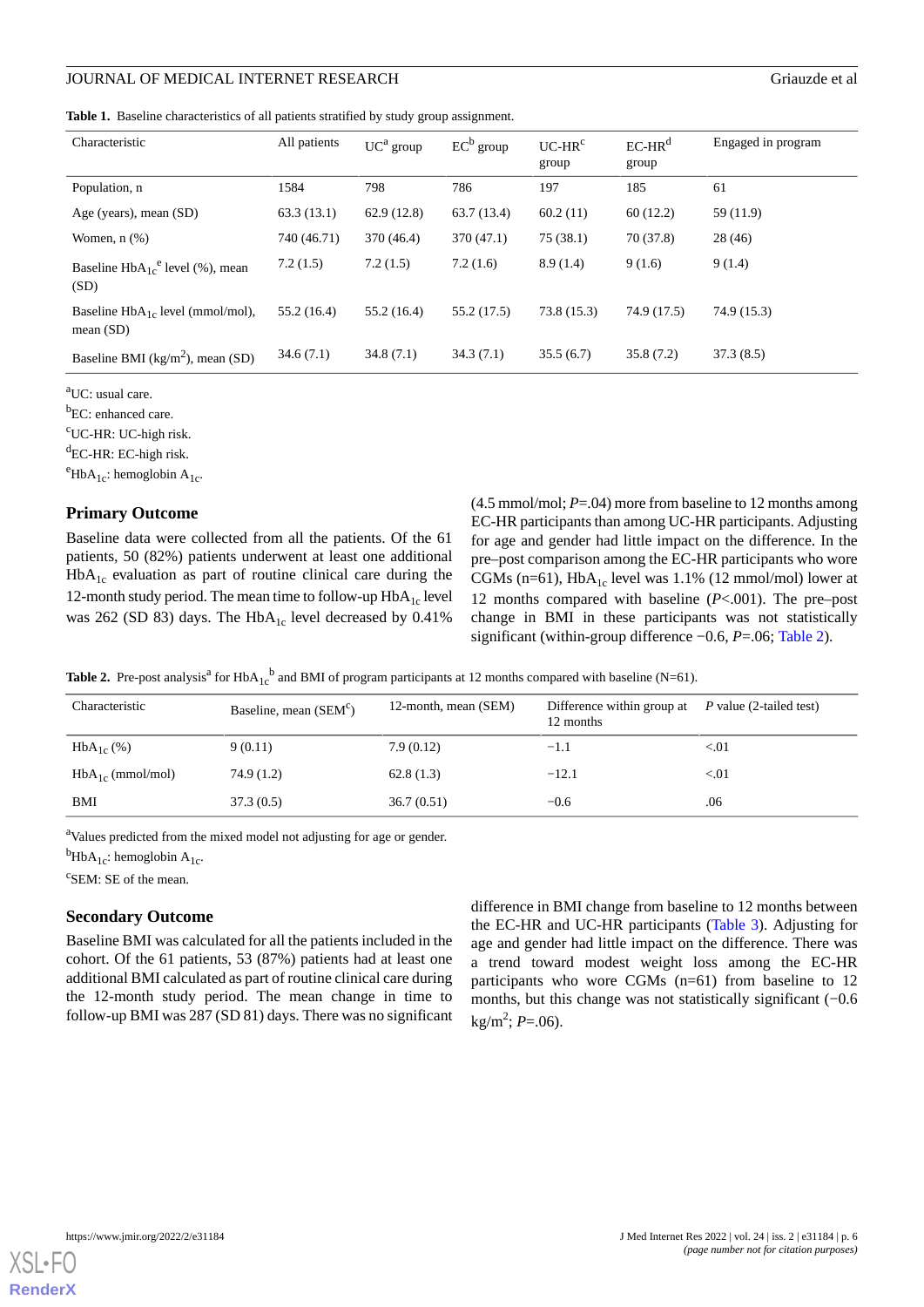## JOURNAL OF MEDICAL INTERNET RESEARCH GRIAUZION CONSUMING STRAINING STRAINING STRAINING STRAINING STRAINING STR

<span id="page-6-0"></span>**Table 3.** Difference-in-differences analysis<sup>a</sup> for  $HbA_{1c}^b$  and BMI at 12 months compared with baseline [\[1](#page-10-0)].

| Characteristic and<br>group | Baseline, mean<br>(SEM <sup>c</sup> ) | 12-month, mean<br>(SEM) | Difference within<br>group at 12 months | $P$ value (2-tailed test) | Difference-in-differ-<br>ences | P value |
|-----------------------------|---------------------------------------|-------------------------|-----------------------------------------|---------------------------|--------------------------------|---------|
| $HbA_{1c}$ (%)              |                                       |                         |                                         |                           | $-0.41$                        | .04     |
| $UC-HRd$                    | 8.9(0.11)                             | 8.43(0.12)              | $-0.47$                                 | .001                      |                                |         |
| $EC-HRe$                    | 9.01(0.11)                            | 8.12(0.12)              | $-0.88$                                 | < 0.001                   |                                |         |
| $HbA_{1c}$ (mmol/mol)       |                                       |                         |                                         |                           | $-4.5$                         | .04     |
| UC-HR                       | 73.8(1.2)                             | 68.6(1.3)               | $-5.2$                                  | .001                      |                                |         |
| EC-HR                       | 75(1.2)                               | 65.2(0.12)              | $-9.6$                                  | .001                      |                                |         |
| BMI                         |                                       |                         |                                         |                           | $-0.11$                        | .63     |
| UC-HR                       | 35.45 (0.49)                          | 34.89 (0.49)            | $-0.56$                                 | .001                      |                                |         |
| EC-HR                       | 35.84(0.5)                            | 35.17(0.51)             | $-0.67$                                 | < 0.001                   |                                |         |

<sup>a</sup>Values predicted from mixed model not adjusting for age or gender.

 ${}^{b}$ HbA<sub>1c</sub>: hemoglobin A<sub>1c</sub>.

<sup>c</sup>SEM: SE of the mean.

<sup>d</sup>UC-HR: UC-high risk.

<sup>e</sup>EC-HR: EC-high risk.

## **Exploratory and Process Outcomes**

## *Change in Monthly Cost of Antihyperglycemic Medication*

The average change in cost of antihyperglycemic medications from baseline to 12 months was –US \$107 (SE of the mean 129.7; *P*=.41) among the 79% (48/61) of individuals who wore sensors and consented to data repository participation. Among the 52% (25/48) of individuals who used insulin, the average change in monthly cost of antihyperglycemic medications from baseline to 12 months was −\$363 (SE of the mean 227.1; *P*=.12).

## *Change in CGM Sensor Metrics*

Participants in the EC-HR group who engaged in the program and consented to data repository participation wore an average of 4.3 (SD 1.8) sensors during the 12-month program period. Of the 48 individuals, 4 (8%) individuals wore only 1 sensor. Of the 94% (45/48) of participants who wore at least two sensors, the average glucose decreased (−29.1 mg/dL, SD 9.4 mg/dL; *P*=.003), the average percentage of time above range decreased (−19%, SD 5.8%; *P*=.002), and the average percentage of time in range increased (17.7%, SD 5.4%; *P*=.002). The average percentage of time below range (+0.3%, SD 1%; *P*=.86) and the average number of low glucose events (+0.2 events, SD 1 event; *P*=.84) did not change significantly.

### **Adverse Events**

There were no major adverse events. Among the 61 participants, the most commonly reported events included skin irritation (6/61, 10%) or pain at the sensor site (3/61, 5%). Most endorsed transient symptoms did not preclude subsequent CGM use. Patients on oral anticoagulants noted bruising at the sensor site. Of the 61 participants, 1 (2%) patient reported an episode of sensor-detected hypoglycemia, which was determined to be

owing to sensor error when she presented to the emergency department.

## **Qualitative Results**

### *Overview*

Of the 61 participants in the EC-HR arm, 21 (34%) participated in semistructured interviews. Thematic analysis resulted in three themes related to EC-HR participants' program engagement and CGM use: (1) ability to understand how specific foods impact blood glucose trends, (2) ease of following a low-carbohydrate diet, and (3) ease of blood glucose monitoring.

## *Ability to Understand How Specific Foods Impact Blood Glucose Trends*

Participants in the EC-HR arm expressed that by using the CGM for blood glucose monitoring and reviewing their CGM data with the dietitian, they learned and better understood how different foods affected their blood glucose levels. Of the 21 participants, 1 (5%) participant explained:

*The CGM was really good because it, it helped me just focus on, to see it in real time. I could watch my blood sugar rise, and then, see how high it rise, rose, after I ate somethin'like that. So, it was really cool, I liked it.* [Participant 010]

Participants could easily relate the fluctuations in their glucose levels by looking at the spikes and dips in the graphs generated by the CGM. Many participants observed their glucose levels after eating food to understand how certain food items affect their glucose levels in real time. For example:

*I really reflected on portion control with that study, because, I noticed—and you know like the types of food I was eating, because, it would jack my sugar my sugar way up or down based on what I was eating. Like a protein shake, even though it was, said it was*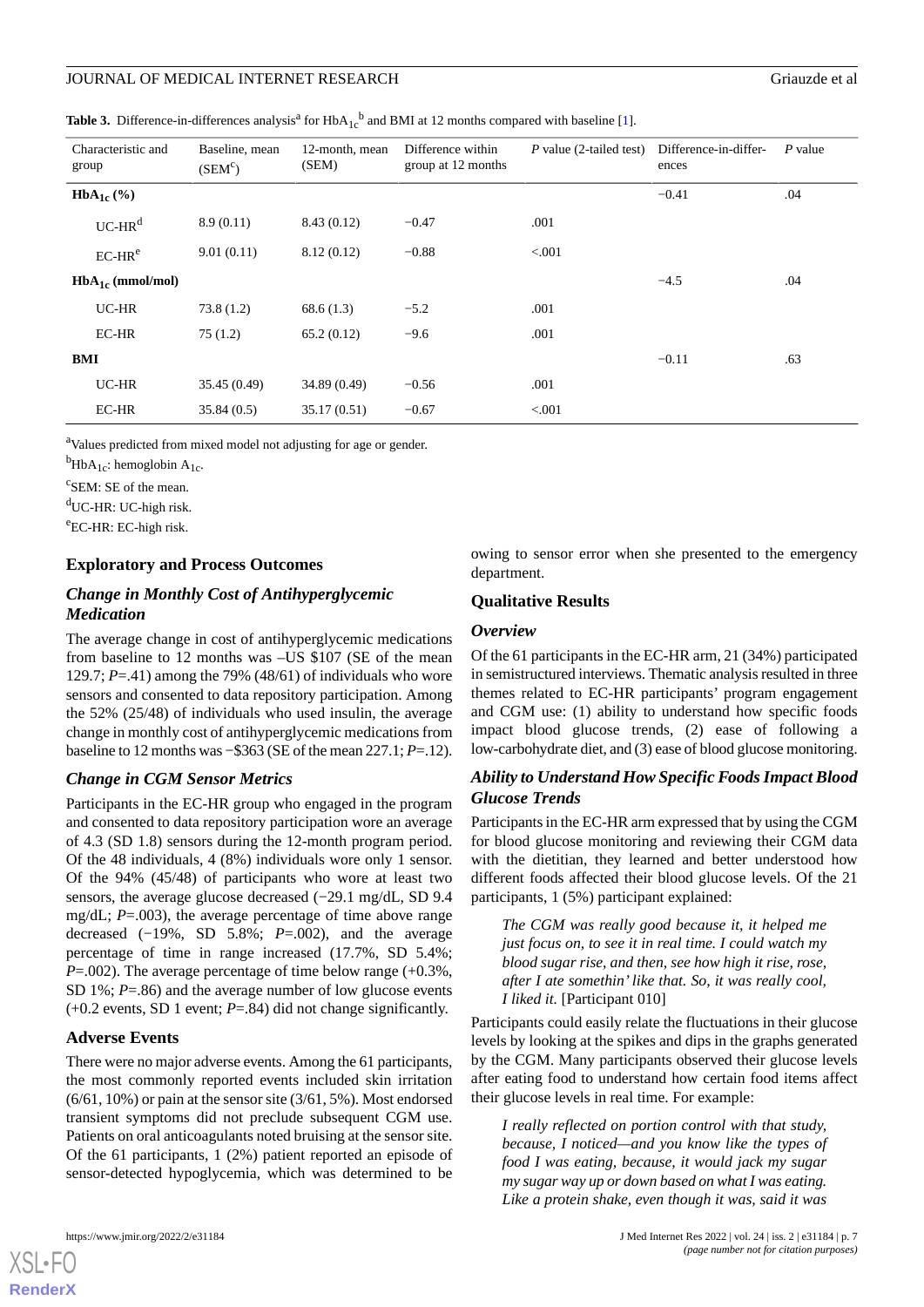*low carb and all that, my sugar levels would raise and stay up for quite a while. Versus eatin' like a boiled egg, you know, and a piece of toast. It would be more even. So, I learned like some foods are better for me than other foods are.* [Participant 021]

When reviewing the data independently and in collaboration with the dietitian, the participants could relate their mood, energy levels, concentration, and sleep cycles to the dietary choices they had made. Of the 21 participants, 1 (5%) participant summarized the helpful aspects of the intervention for them:

*Workin' with [the dietitian], and I think knowing, being able to see the spikes and stuff with what I ate. Oatmeal, I love oatmeal, but it spiked it [glucose level].* [Participant 015]

Finally, owing to their observations, participants described making different dietary choices in anticipation of the impact on their blood glucose. For example, participants reported exchanging foods with higher carbohydrates for those with more protein when their blood glucose levels were high. As 1 (5%) of the 21 participants explained:

*I mean if it was too high, I would change what I was planning to eat next. So, if I checked it on my way home, and I was gonna pick up dinner, I might change, you know. I was gonna get pizza, but my sugar's high, so instead I'm gonna get chicken.* [Participant 008]

When reviewing their CGM data in real time, the participants were able to respond and prevent subsequent spikes in their glucose levels.

### *Ease of Following a Low-Carbohydrate Diet*

Most EC-HR participants reported that they were able to implement a low-carbohydrate diet as part of the study. They commented that they "do well on it," "no problem," or "it went pretty good." However, some participants reported challenges in implementing and maintaining the diet during the intervention period, including preferences for high-carbohydrate foods, dealing with cravings, and the convenience of highly processed foods. Of the 21 participants, 1 (5%) participant who was able to reduce the number of carbohydrates consumed during the intervention still described the challenges:

#### *[The diet was] not a lot of fun. Everything I love happens to be a carbohydrate...* [Participant 013]

Another participant described how difficult it was to find and prepare low-carbohydrate foods when busy or away from home, for example, while traveling for work:

*I travel for work, so...being able to consistently find something to eat when I'm...getting, when it's easier to go through fast food, than to find something lower carb, higher protein. Right. So that, you know, especially when my schedule's, it's halfway through my day and I end up being someplace I wasn't expecting to be.* [Participant 008]

Though an uncommon experience, 5% (1/21) of the participants noted that feeling "different" or high-maintenance was a barrier to the low-carbohydrate diet during the intervention. They explained:

*I'm tryin' to hide [the diet]. You know there's, uh, I, I don't tell the whole family. My wife knows, my children know, my boys know, and...I basically don't just pass it around because everybody'll start treatin' you different..."Oh can you eat this though? Can you eat this though?" You know, all that...they'll make somethin' for me that nobody else will eat. So, you know, I'd really rather not be treated like that.* [Participant 002]

As participants continued with the low-carbohydrate diet, many of them reported improvements in mood, concentration, energy, and sleep, and fewer cravings for carbohydrates. Participants described having "more energy when I'm not eatin' carbs or drinkin' caffeinated pop and all that" (Participant 001). However, these improvements were not universal. Some reported difficulty in concentrating and less energy, particularly in the first few days after starting the diet.

When asked about their intentions to maintain the low-carbohydrate diet in the future, more than half of the participants indicated that they would stick to the diet, whereas another 29% (6/21) of participants described making slight modifications. These participants often indicated that they had experienced improvements in their health and well-being while participating in the intervention. For example:

*I actually am on a low carb diet [still], and I feel more energy 'cause of the low carb diet.* [Participant 003]

Those who made modifications described being less strict with carbohydrate intake. Modifications included consuming more carbohydrates "in moderation" while still trying to "eat healthy" and "cut out junk."

In contrast, 14% (3/21) of the participants reported not continuing to eat a low-carbohydrate diet after experiencing difficulty during the intervention. For example, 5% (1/21) of the participants, who described not reducing carbohydrates intake during the intervention, explained that they found it very restrictive to reduce carbohydrates:

*That was hard because everything on it is stuff that I eat. I'm not a big fish eater, um...so it was hard, 'cause I know with the carbs, you know, breads and pasta and...that's the kind a stuff I like to eat...[During the intervention] I really didn't change my diet out too much. I just ate less.* [Participant 004]

### *Ease of Blood Glucose Monitoring*

The use of CGM influenced the lifestyle of the participants in many ways. First, participants described how using the CGM eliminated the need for a blood glucose monitor to check their blood glucose levels. For many participants, the CGM was more convenient:

*It's good for anybody to use anywhere at any time.* [Participant 007]

Furthermore, participants overwhelmingly preferred using the CGM to "poking my fingers all the time." Participants were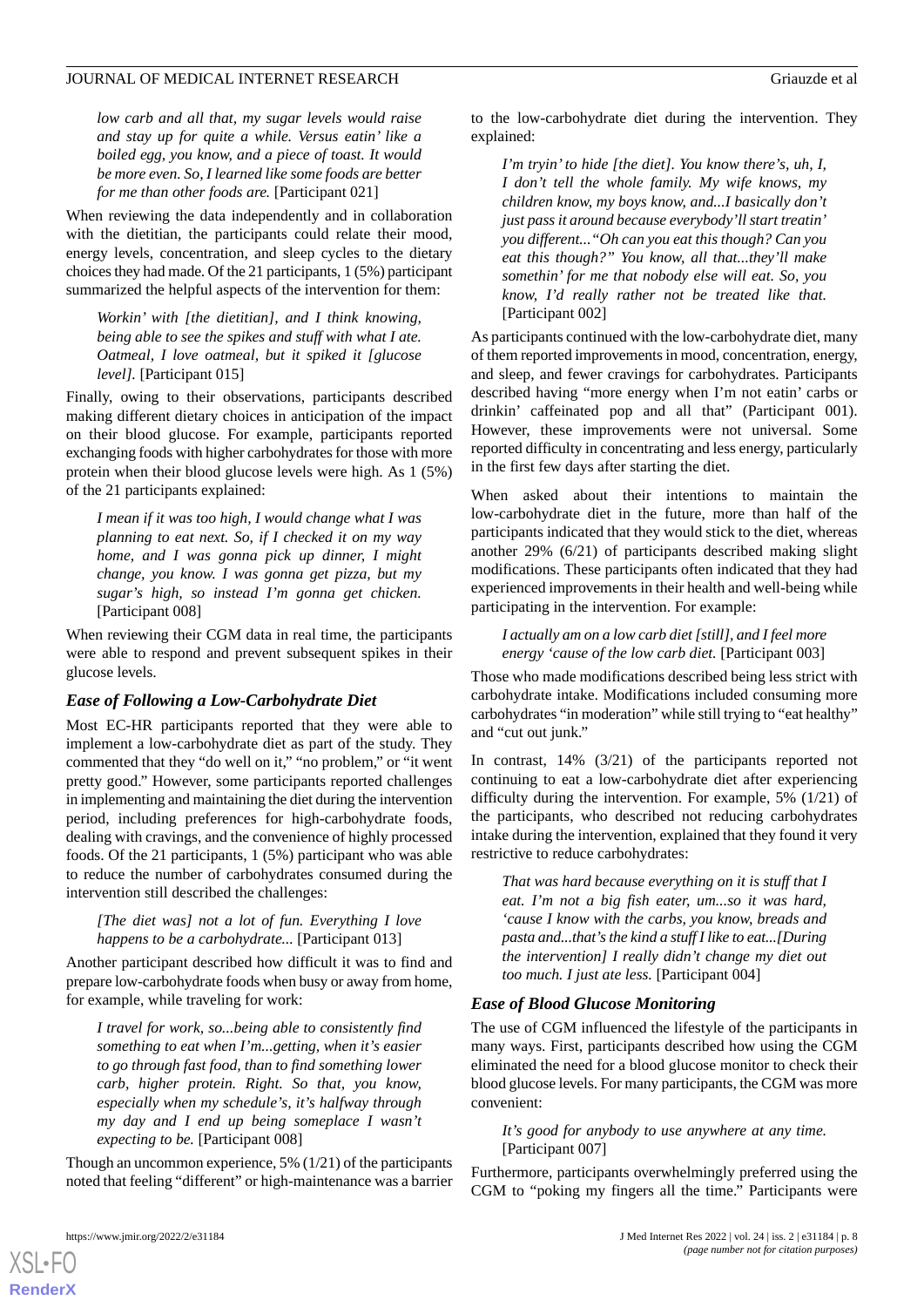frequently irritated with pricking their finger for blood glucose checks because it was not only inconvenient but also painful:

*The pain with the sticks. And I have short little fat fingers, and it's really hard to grab those sticks and you know so much easier to put the monitor up there and...see my numbers.* [Participant 006]

Similarly, another participant commented that the CGM gives "instant results" instead of having to prick and squeeze the finger to measure the blood glucose.

Second, using the CGM resulted in more frequent blood glucose monitoring among EC-HR participants during the intervention. To illustrate, 5% (1/21) of the participants explained the frequency of their monitoring before the intervention:

*I occasionally tested my blood sugar...It could go for...one every 3 months, to 2 months. Or was a hit and miss kind of a deal...* [Participant 003]

The participant went on to describe how this behavior changed during the intervention:

*The changes that I noticed is that I checked my sugar more often. [Before the study] it could have been once every 3 months, once a week. So, there wasn't a scheduled time, just whenever I...thought maybe I should. I would track it. And with the monitor it was right there, handy...It didn't interfere with my life to check the blood sugars.* [Participant 003]

As described earlier, the convenience of the monitor made it easier for participants to incorporate blood glucose monitoring into their lifestyle. Another participant similarly described the laborious process when using the glucometer, rather than the "instant" and "handy" CGM system:

*[With finger pricking] you got you know, the sensor, or the other thing you gotta, alcohol your finger, poke yourself, get the blood out of there. You know, check it. Alcohol your finger again, you know put everything away, throw away the strip. Uh, you know rather than just puttin'the phone up to your arm, boom it's done.* [Participant 020]

Third, using the CGM provided a more comprehensive picture of their blood glucose levels and blood glucose trends. For example, some participants described the benefit of being able to monitor trends in their blood glucose levels overnight and over time. Of the 21 participants, 1 (5%) participant explained how the additional knowledge about blood glucose trends influenced their diabetes management:

*We found out also that the, uh...the blood glucose drops during the night, sometimes down in the 40s, which was [when I was] asleep. So, which is, you know, something you wouldn't normally pick up. You can track it more, as to what's been going on. It just gives lots more numbers.* [Participant 017]

Despite these benefits, several participants experienced barriers in using the CGM, including the challenges with the adhesive, skin infection, and the cost of CGM sensors postintervention. Most commonly, the adhesive on the CGM was insufficient, causing the sensor to fall off and then it has to be replaced during

a subsequent visit. Although not a common experience, 5% (1/21) of the participants complained of skin infections at the site of the sensor insertion. Finally, some participants expressed that they would like to continue using the CGMs to monitor their blood glucose following the intervention, but were limited by the cost and their insurance:

*Rather than poking my finger, I totally would go for that [the CGM] in place of the other [glucometer]. But my insurance won't cover it, so I can't continue on.* [Participant 004]

### *Discussion*

#### **Principal Findings**

This 12-month pragmatic QI program evaluation examined whether CGM technology—in conjunction with low-carbohydrate nutrition counseling—could reduce  $HbA_{1c}$ among patients with suboptimally controlled T2DM. The results show a significantly greater reduction in  $HbA_{1c}$  (–0.41%; –4.5) mmol/mol;  $P = .04$ ) among individuals randomized to EC (n=185) compared with individuals randomized to UC (n=197). The improvement in  $HbA_{1c}$  level was not accompanied by an increase in the cost of antihyperglycemic medications and was associated with improved CGM metrics. Qualitative results indicated that EC-HR participants positively viewed engagement with the intervention and use of the CGM; however, experiences with the low-carbohydrate diet were more variable.

A recent systematic review and meta-analysis revealed significant improvements in glycemic control at 3 and 6 months among low-carbohydrate diet group participants, but these improvements diminished by 12 months [[1\]](#page-10-0). In contrast, other studies testing the effectiveness of very low-carbohydrate ketogenic diets demonstrate significant and durable improvements in  $HbA_{1c}$  levels up to [2](#page-10-1)4 months [2[,3](#page-10-2)]. In this study, although only 32.9% (61/185) of EC participants engaged in the program, we observed a significant reduction in  $HbA_{1c}$ at 12 months. Given that this program used low-intensity diet counseling, our results suggest that CGM technology may facilitate adherence to a low-carbohydrate diet.

CGM technology is rapidly advancing and is increasingly recognized as a novel tool to support personalized T2DM management [\[21](#page-11-9)]. However, to date, few strategies have examined the role of CGM technology in supporting T2DM management among patients in general practice settings [[4\]](#page-10-3). Among existing interventions targeting individuals with suboptimal glycemic control, many aim to promote medication intensification and adherence to prescribed regimens [[4](#page-10-3)[,31](#page-11-19)]. In contrast to these existing strategies, CGM technology coupled with personalized nutrition counseling may facilitate improved glycemic control through behavior change without medication intensification. A small, nonrandomized study used CGM technology and personalized nutrition counseling to promote a low glycemic index breakfast and demonstrated a reduction in glycemic variability at 2-week follow-up [[32\]](#page-11-20). In this study, we similarly observed improved glycemic control without an increase in antihyperglycemic medication use.

```
XSL•FO
RenderX
```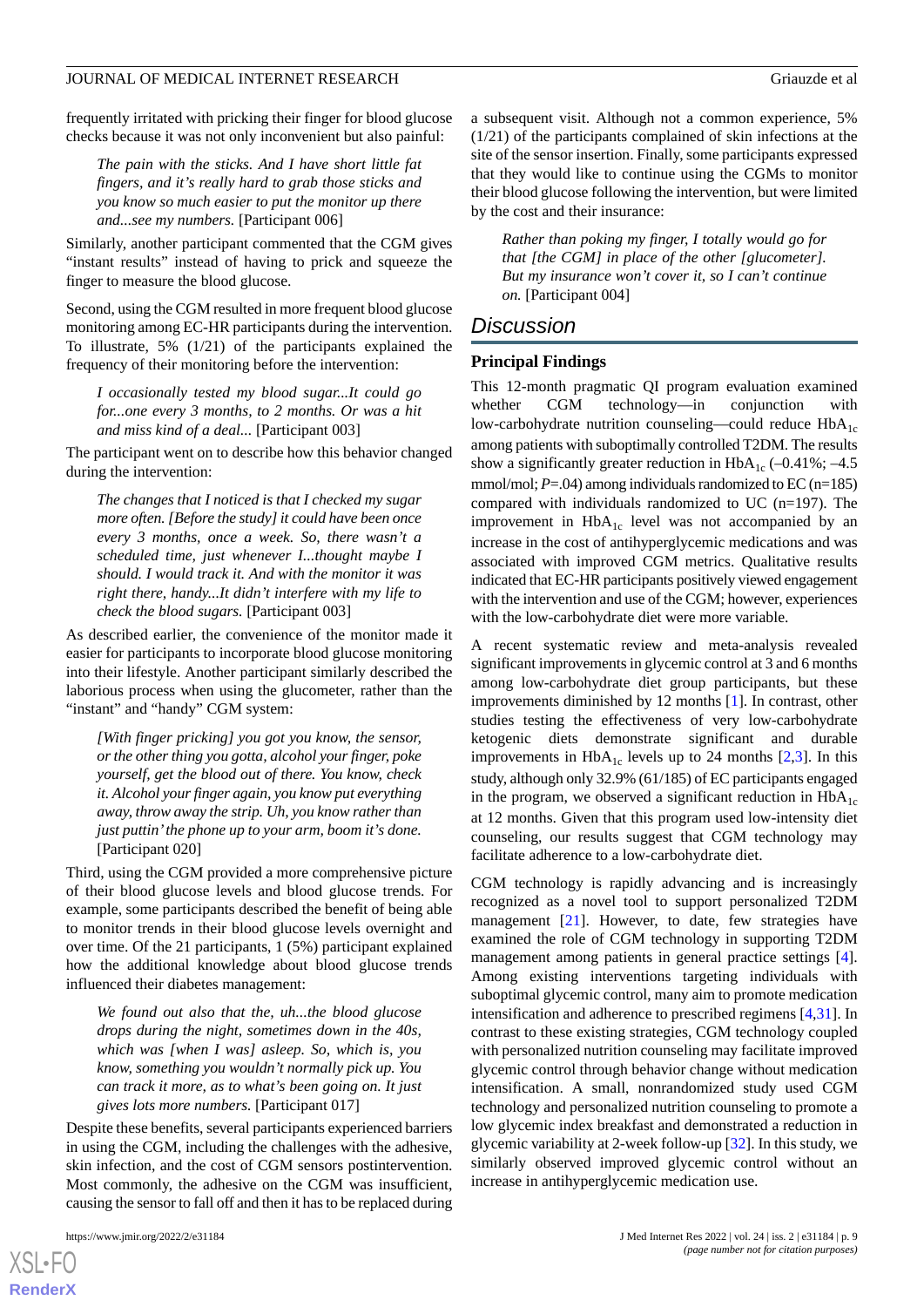Previous studies have demonstrated the efficacy of low-carbohydrate diets for T2DM management [\[13](#page-11-2),[33\]](#page-11-21). However, few previous studies have demonstrated the effectiveness of low-carbohydrate diets among individuals in real-world settings [[34,](#page-11-22)[35](#page-12-0)]. A primary care–based intervention offered an in-person low-carbohydrate program to a nonrandomized group of patients and demonstrated significant improvements in weight and  $HbA<sub>1c</sub>$  levels over the 13-month study period [\[34](#page-11-22)]. A web-based intervention available to the general public similarly demonstrated reductions in  $HbA_{1c}$  levels and body weight among a nonrandomized cohort of program completers [[35\]](#page-12-0). We augment these previous findings by demonstrating a significant reduction in  $HbA_{1c}$  levels among a randomized cohort of patients using an intention-to-treat analytic approach. Our data suggest that personalized nutrition counseling focused on dietary carbohydrate restriction and guided by individuals'CGM data are more effective than routine PCP and dietitian follow-up among patients with suboptimally controlled T2DM. Intervention participants positively engaged in the intervention, noting the benefits of knowledge and support provided by the dietitian. Although not all participants maintained a low-carbohydrate diet after the intervention, they were able to successfully reduce carbohydrate intake during the intervention and noted improvements in their physical health and well-being.

Among the 185 EC-HR individuals eligible for tight glycemic control, 61 (32.9%) engaged in the program. This is considered a high rate of participation, given that individuals were randomized before the program invitation and all eligible individuals were included in the denominator. Among the 124 individuals who did not engage in the study, the most common reason for nonengagement was the inability to contact eligible individuals (47/124, 37.9%), whereas 29% (36/124) declined to participate in the program and 16.1% (20/124) were uncertain about participation and did not engage during the study period. We did not explore reasons why individuals declined to participate and this is something that could be investigated in future work. To our knowledge, few previous studies have explored barriers to and facilitators of CGM technology as a diabetes self-management tool among patients with T2DM [[36](#page-12-1)[,37](#page-12-2)]. Although CGM technology can empower and motivate patients with type 1 diabetes mellitus who are accustomed to routine self-monitoring of blood glucose to guide insulin dosing [[36\]](#page-12-1), CGM technology may enhance diabetes-related distress, which is a known barrier to T2DM self-management [[38\]](#page-12-3). Moreover, carbohydrate-restricted diets may not appeal to some patients' preferred eating patterns, thus underscoring the need for additional personalized nutrition approaches [[39](#page-12-4)[,40](#page-12-5)].

Over the 12-month study period, we observed statistically significant within-group changes in  $HbA_{1c}$  levels and BMI among UC-HR and EC-HR individuals. This may reflect contemporaneous changes in clinical practice with a shift away from using obesogenic antihyperglycemic medications (eg, insulin and sulfonylureas) and toward newer agents that may facilitate weight loss and patient compliance (eg,

sodium-glucose cotransporter-2 inhibitors and glucagon-like peptide 1 receptor agonists). Consistent with results of previous literature on primary care–based interventions to improve glycemic control among patients with suboptimally controlled T2DM [\[4](#page-10-3)], we did not observe a significant between-group change in BMI.

#### **Limitations**

First, we recruited individuals from a primary care clinic within a US academic medical center and the program content was delivered by a single dietician; therefore, our results may not be generalizable to other clinics or populations. Second, we did not evaluate outcomes beyond 12 months and were therefore unable to assess long-term changes in glycemic control. Third, as this was a pragmatic QI study that did not require consent for randomization, we used  $HbA_{1c}$  levels and BMI data that were obtained for clinical purposes. Therefore, there was variability in the time between the baseline and follow-up assessments. Moreover, we were limited in the type of data we could abstract from the EHR and we did not have the ability to review changes in antihyperglycemic medication use for the complete cohort. Among the EC-HR subset of individuals who provided written informed consent for EHR review, medication intensification did not drive between-group change in  $HbA_{1c}$ levels. Follow-up interviews were limited to the EC-HR data repository participants and the experiences of participants in the UC arm were not explored. Finally, we cannot discern the comparative effectiveness of dietary carbohydrate restriction plus CGM versus dietary carbohydrate restriction or CGM alone. However, our results suggest that CGM may facilitate the translation of low-carbohydrate diets into routine clinical practice. This contrasts with previous efficacy and effectiveness studies of dietary carbohydrate restriction, which are often intensive or require study-specific personnel, which may limit their generalizability to routine practice settings.

#### **Conclusions**

Many patients with T2DM do not achieve optimal glycemic control [\[7](#page-10-5)] despite clinical practice guideline recommendations [[15,](#page-11-4)[16\]](#page-11-5) and interventions to support the intensification of patients' antihyperglycemic regimens [\[4](#page-10-3)]. There is now growing evidence to support the use of carbohydrate-restricted diets to help patients reduce blood glucose levels and medication use [[16,](#page-11-5)[18,](#page-11-23)[41\]](#page-12-6). However, the degree to which individual patients need to restrict dietary carbohydrates to achieve benefits is unknown [[19\]](#page-11-7). Our findings demonstrate that the use of CGM technology and personalized nutrition counseling focused on dietary carbohydrate restriction can help patients with suboptimally controlled T2DM to improve  $HbA_{1c}$  levels without increasing antihyperglycemic medication use. As CGM technology evolves [\[21](#page-11-9)] and carbohydrate restriction is increasingly accepted as a powerful tool to support T2DM self-management, this program may be a scalable and sustainable strategy to help and empower patients with T2DM to achieve glycemic control.

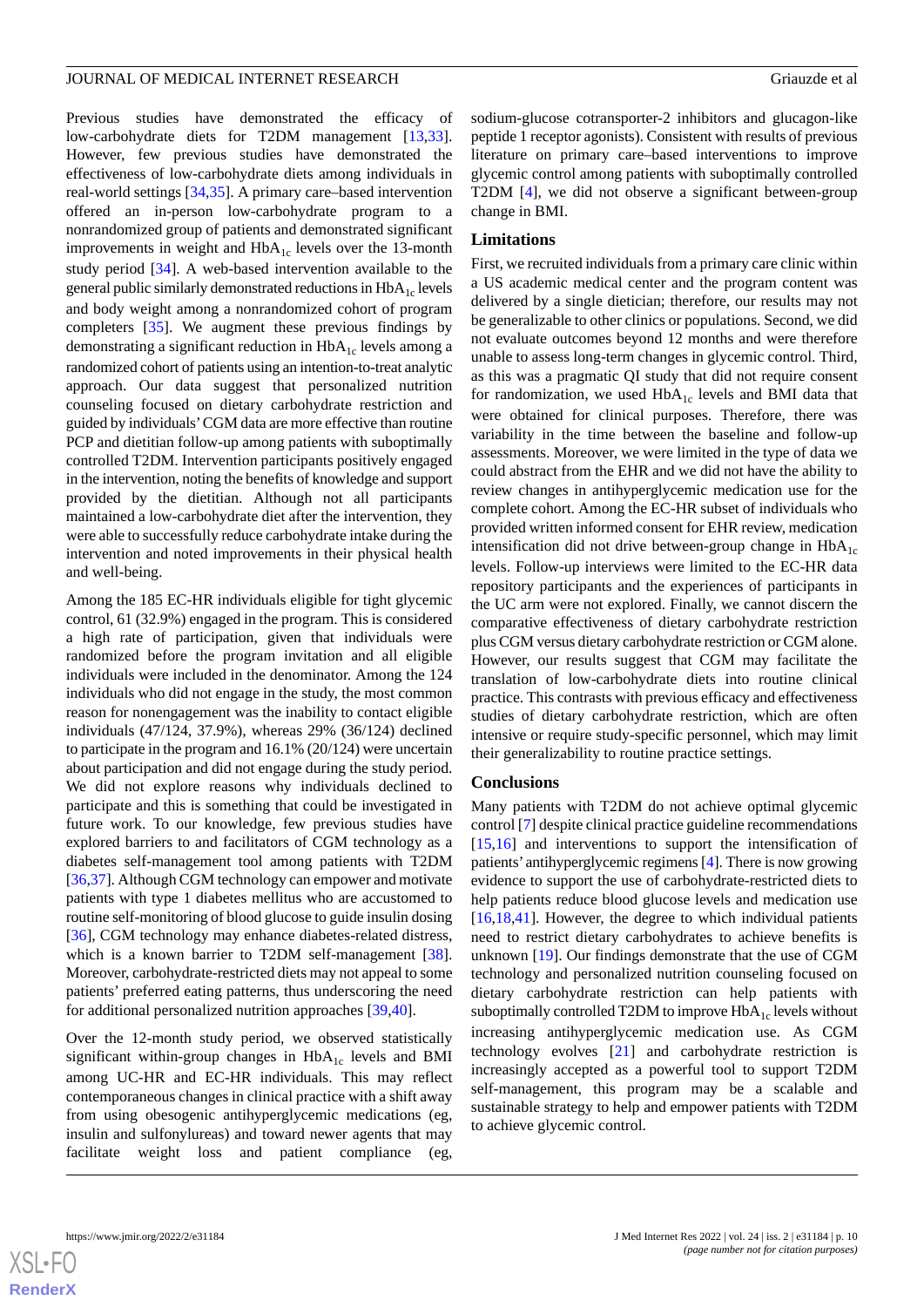## **Acknowledgments**

This project was funded by Twine Clinical Consulting, LLC, which is a consultancy organization focused on fostering quality improvement in health care. It has no financial relationship or conflicts of interest with Abbott Laboratories or any other manufacturer of continuous glucose monitoring systems. The funders had no role in the study design, data collection and analysis, decision to publish, or preparation of the manuscript. The authors would like to thank Erin Kaleba and Michelle Bochinski at the University of Michigan Data Office for developing the algorithm to identify and follow the quality improvement program cohort and Lark Spire at the University of Michigan institutional review board-Med for helping them navigate the complex institutional review board issues related to program evaluation and data repository.

The data sets used and analyzed during this study are available from the corresponding author upon reasonable request.

## **Authors' Contributions**

DG wrote the original draft of the manuscript. GL curated the data. DW contributed to the funding acquisition and conceptualization. MD conducted the methodology and wrote the original draft. KM contributed to the conceptualization and investigation process. JF provided resources and supervision. LS contributed to the conceptualization. DS also contributed to the conceptualization and resources. SS provided project administration and data acquisition. TN, AS, and CB performed the formal analyses. RP provided supervision and conceptualization. CR contributed to the conceptualization and formal analysis.

## **Conflicts of Interest**

<span id="page-10-9"></span>CR is editor-in-chief for JMIR Diabetes.

## **Multimedia Appendix 1**

<span id="page-10-10"></span>Method to calculate net carbohydrates. [[DOCX File , 262 KB-Multimedia Appendix 1\]](https://jmir.org/api/download?alt_name=jmir_v24i2e31184_app1.docx&filename=dfeac524fa40b018dd49f6f2a4830040.docx)

## **Multimedia Appendix 2**

<span id="page-10-0"></span>An example of the nutrition counseling template used by the program dietitian. [[DOCX File , 15 KB](https://jmir.org/api/download?alt_name=jmir_v24i2e31184_app2.docx&filename=97ba5a8c9d2aacf199e3dad45532a275.docx)-[Multimedia Appendix 2\]](https://jmir.org/api/download?alt_name=jmir_v24i2e31184_app2.docx&filename=97ba5a8c9d2aacf199e3dad45532a275.docx)

## <span id="page-10-1"></span>**References**

- <span id="page-10-2"></span>1. Stratton IM, Adler AI, Neil HA, Matthews DR, Manley SE, Cull CA, et al. Association of glycaemia with macrovascular and microvascular complications of type 2 diabetes (UKPDS 35): prospective observational study. Br Med J 2000 Aug 12;321(7258):405-412 [[FREE Full text](http://europepmc.org/abstract/MED/10938048)] [doi: [10.1136/bmj.321.7258.405\]](http://dx.doi.org/10.1136/bmj.321.7258.405) [Medline: [10938048\]](http://www.ncbi.nlm.nih.gov/entrez/query.fcgi?cmd=Retrieve&db=PubMed&list_uids=10938048&dopt=Abstract)
- <span id="page-10-3"></span>2. Practice guidelines resources. American Diabetes Association. URL: [https://professional.diabetes.org/content-page/](https://professional.diabetes.org/content-page/practice-guidelines-resources) [practice-guidelines-resources](https://professional.diabetes.org/content-page/practice-guidelines-resources) [accessed 2020-01-09]
- 3. Upadhyay J, Polyzos SA, Perakakis N, Thakkar B, Paschou SA, Katsiki N, et al. Pharmacotherapy of type 2 diabetes: an update. Metabolism 2018 Jan;78:13-42. [doi: [10.1016/j.metabol.2017.08.010\]](http://dx.doi.org/10.1016/j.metabol.2017.08.010) [Medline: [28920861\]](http://www.ncbi.nlm.nih.gov/entrez/query.fcgi?cmd=Retrieve&db=PubMed&list_uids=28920861&dopt=Abstract)
- <span id="page-10-4"></span>4. Murphy ME, Byrne M, Galvin R, Boland F, Fahey T, Smith SM. Improving risk factor management for patients with poorly controlled type 2 diabetes: a systematic review of healthcare interventions in primary care and community settings. BMJ Open 2017 Aug 04;7(8):e015135 [\[FREE Full text\]](http://bmjopen.bmj.com/cgi/pmidlookup?view=long&pmid=28780542) [doi: [10.1136/bmjopen-2016-015135\]](http://dx.doi.org/10.1136/bmjopen-2016-015135) [Medline: [28780542\]](http://www.ncbi.nlm.nih.gov/entrez/query.fcgi?cmd=Retrieve&db=PubMed&list_uids=28780542&dopt=Abstract)
- <span id="page-10-5"></span>5. van Eikenhorst L, Taxis K, van Dijk L, de Gier H. Pharmacist-led self-management interventions to improve diabetes outcomes. A systematic literature review and meta-analysis. Front Pharmacol 2017 Dec 14;8:891 [[FREE Full text](https://doi.org/10.3389/fphar.2017.00891)] [doi: [10.3389/fphar.2017.00891](http://dx.doi.org/10.3389/fphar.2017.00891)] [Medline: [29311916](http://www.ncbi.nlm.nih.gov/entrez/query.fcgi?cmd=Retrieve&db=PubMed&list_uids=29311916&dopt=Abstract)]
- <span id="page-10-6"></span>6. Chen DY, Wu XV, Chan EY, Goh YS. Nurse-led tele-coaching on modifiable cardiovascular risk factors in people with type 2 diabetes mellitus: a systematic review and meta-analysis. Worldviews Evid Based Nurs 2019 Dec 12;16(6):424-432. [doi: [10.1111/wvn.12409\]](http://dx.doi.org/10.1111/wvn.12409) [Medline: [31721428\]](http://www.ncbi.nlm.nih.gov/entrez/query.fcgi?cmd=Retrieve&db=PubMed&list_uids=31721428&dopt=Abstract)
- <span id="page-10-7"></span>7. Blonde L, Aschner P, Bailey C, Ji L, Leiter LA, Matthaei S, Global Partnership for Effective Diabetes Management. Gaps and barriers in the control of blood glucose in people with type 2 diabetes. Diab Vasc Dis Res 2017 May 01;14(3):172-183 [[FREE Full text](https://journals.sagepub.com/doi/10.1177/1479164116679775?url_ver=Z39.88-2003&rfr_id=ori:rid:crossref.org&rfr_dat=cr_pub%3dpubmed)] [doi: [10.1177/1479164116679775\]](http://dx.doi.org/10.1177/1479164116679775) [Medline: [28467203](http://www.ncbi.nlm.nih.gov/entrez/query.fcgi?cmd=Retrieve&db=PubMed&list_uids=28467203&dopt=Abstract)]
- <span id="page-10-8"></span>8. Khan H, Lasker SS, Chowdhury TA. Exploring reasons for very poor glycaemic control in patients with Type 2 diabetes. Prim Care Diabetes 2011 Dec;5(4):251-255. [doi: [10.1016/j.pcd.2011.07.001](http://dx.doi.org/10.1016/j.pcd.2011.07.001)] [Medline: [21782539](http://www.ncbi.nlm.nih.gov/entrez/query.fcgi?cmd=Retrieve&db=PubMed&list_uids=21782539&dopt=Abstract)]
- 9. Khunti K, Gomes MB, Pocock S, Shestakova MV, Pintat S, Fenici P, et al. Therapeutic inertia in the treatment of hyperglycaemia in patients with type 2 diabetes: a systematic review. Diabetes Obes Metab 2018 Feb 25;20(2):427-437 [[FREE Full text](http://europepmc.org/abstract/MED/28834075)] [doi: [10.1111/dom.13088](http://dx.doi.org/10.1111/dom.13088)] [Medline: [28834075\]](http://www.ncbi.nlm.nih.gov/entrez/query.fcgi?cmd=Retrieve&db=PubMed&list_uids=28834075&dopt=Abstract)
- 10. Khunti K, Millar-Jones D. Clinical inertia to insulin initiation and intensification in the UK: a focused literature review. Prim Care Diabetes 2017 Feb;11(1):3-12 [\[FREE Full text\]](https://linkinghub.elsevier.com/retrieve/pii/S1751-9918(16)30099-7) [doi: [10.1016/j.pcd.2016.09.003](http://dx.doi.org/10.1016/j.pcd.2016.09.003)] [Medline: [27727005](http://www.ncbi.nlm.nih.gov/entrez/query.fcgi?cmd=Retrieve&db=PubMed&list_uids=27727005&dopt=Abstract)]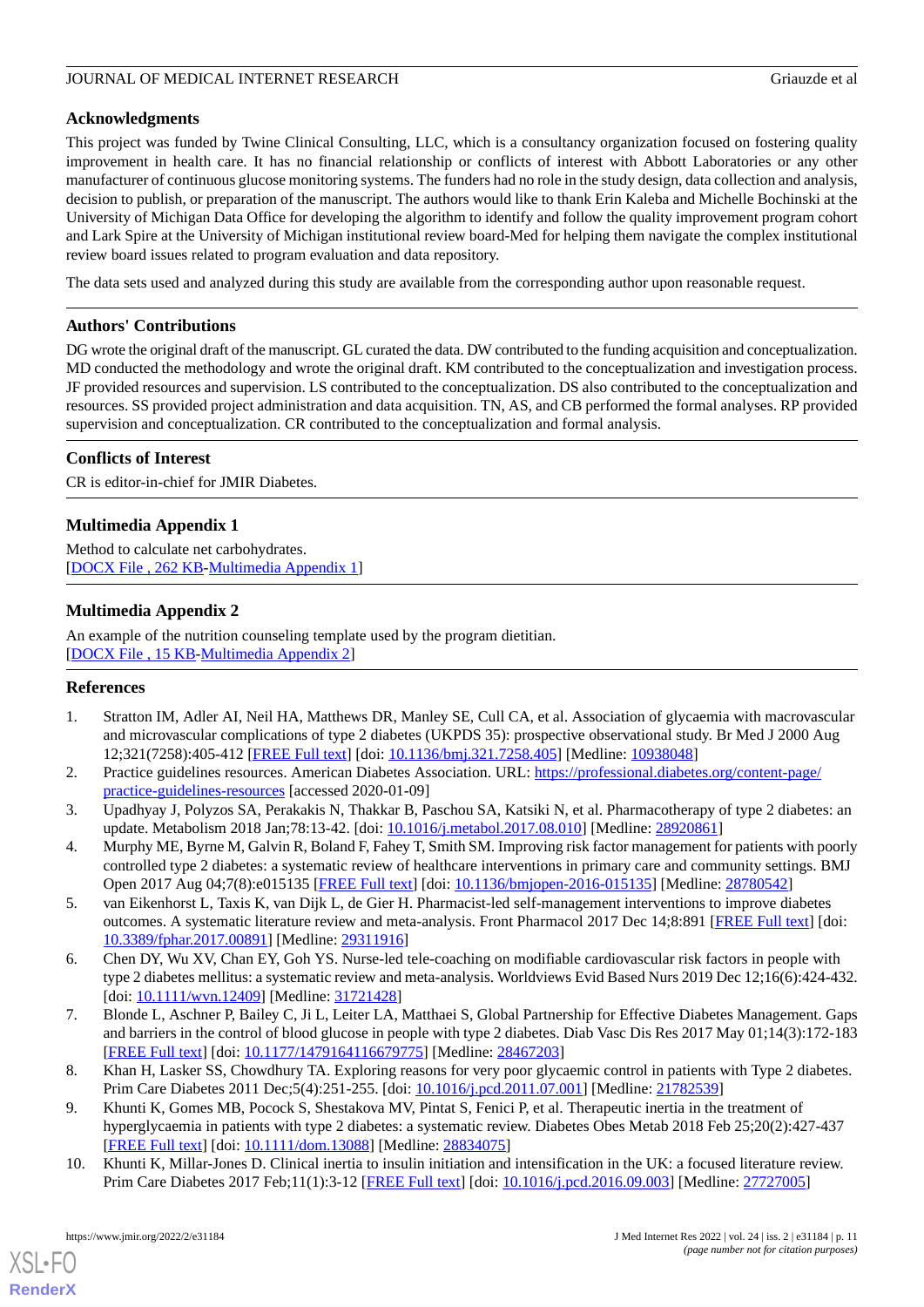- <span id="page-11-0"></span>11. Funnell MM, Bootle S, Stuckey HL. The diabetes attitudes, wishes and needs second study. Clin Diabetes 2015 Jan 16;33(1):32-36 [[FREE Full text](http://europepmc.org/abstract/MED/25653471)] [doi: [10.2337/diaclin.33.1.32\]](http://dx.doi.org/10.2337/diaclin.33.1.32) [Medline: [25653471](http://www.ncbi.nlm.nih.gov/entrez/query.fcgi?cmd=Retrieve&db=PubMed&list_uids=25653471&dopt=Abstract)]
- <span id="page-11-1"></span>12. Cefalu WT, Dawes DE, Gavlak G, Goldman D, Herman WH, Van Nuys K, Insulin Access and Affordability Working Group. Insulin access and affordability working group: conclusions and recommendations. Diabetes Care 2018 Jun 08;41(6):1299-1311. [doi: [10.2337/dci18-0019](http://dx.doi.org/10.2337/dci18-0019)] [Medline: [29739814](http://www.ncbi.nlm.nih.gov/entrez/query.fcgi?cmd=Retrieve&db=PubMed&list_uids=29739814&dopt=Abstract)]
- <span id="page-11-2"></span>13. Sainsbury E, Kizirian NV, Partridge SR, Gill T, Colagiuri S, Gibson AA. Effect of dietary carbohydrate restriction on glycemic control in adults with diabetes: a systematic review and meta-analysis. Diabetes Res Clin Pract 2018 May;139:239-252. [doi: [10.1016/j.diabres.2018.02.026](http://dx.doi.org/10.1016/j.diabres.2018.02.026)] [Medline: [29522789\]](http://www.ncbi.nlm.nih.gov/entrez/query.fcgi?cmd=Retrieve&db=PubMed&list_uids=29522789&dopt=Abstract)
- <span id="page-11-4"></span><span id="page-11-3"></span>14. McArdle PD, Greenfield SM, Rilstone SK, Narendran P, Haque MS, Gill PS. Carbohydrate restriction for glycaemic control in Type 2 diabetes: a systematic review and meta-analysis. Diabet Med 2019 Mar 03;36(3):335-348. [doi: [10.1111/dme.13862\]](http://dx.doi.org/10.1111/dme.13862) [Medline: [30426553](http://www.ncbi.nlm.nih.gov/entrez/query.fcgi?cmd=Retrieve&db=PubMed&list_uids=30426553&dopt=Abstract)]
- <span id="page-11-5"></span>15. VA/DoD Clinical Practice Guidelines: Management of Diabetes Mellitus in Primary Care (2017). U.S. Department of Veterans Affairs. URL: <https://www.healthquality.va.gov/guidelines/CD/diabetes/> [accessed 2019-06-25]
- <span id="page-11-6"></span>16. American Diabetes Association. 5. Facilitating behavior change and well-being to improve health outcomes: standards of medical care in diabetes-2020. Diabetes Care 2020 Jan 20;43(Suppl 1):48-65. [doi: [10.2337/dc20-S005\]](http://dx.doi.org/10.2337/dc20-S005) [Medline: [31862748\]](http://www.ncbi.nlm.nih.gov/entrez/query.fcgi?cmd=Retrieve&db=PubMed&list_uids=31862748&dopt=Abstract)
- <span id="page-11-23"></span>17. Westman EC, Tondt J, Maguire E, Yancy WS. Implementing a low-carbohydrate, ketogenic diet to manage type 2 diabetes mellitus. Expert Rev Endocrinol Metab 2018 Sep 15;13(5):263-272. [doi: [10.1080/17446651.2018.1523713](http://dx.doi.org/10.1080/17446651.2018.1523713)] [Medline: [30289048](http://www.ncbi.nlm.nih.gov/entrez/query.fcgi?cmd=Retrieve&db=PubMed&list_uids=30289048&dopt=Abstract)]
- <span id="page-11-7"></span>18. McKenzie AL, Hallberg SJ, Creighton BC, Volk BM, Link TM, Abner MK, et al. A novel intervention including individualized nutritional recommendations reduces hemoglobin A1c level, medication use, and weight in type 2 diabetes. JMIR Diabetes 2017 Mar 07;2(1):e5 [\[FREE Full text\]](http://diabetes.jmir.org/2017/1/e5/) [doi: [10.2196/diabetes.6981\]](http://dx.doi.org/10.2196/diabetes.6981) [Medline: [30291062](http://www.ncbi.nlm.nih.gov/entrez/query.fcgi?cmd=Retrieve&db=PubMed&list_uids=30291062&dopt=Abstract)]
- <span id="page-11-8"></span>19. Evert AB, Dennison M, Gardner CD, Garvey WT, Lau KH, MacLeod J, et al. Nutrition therapy for adults with diabetes or prediabetes: a consensus report. Diabetes Care 2019 May 18;42(5):731-754 [[FREE Full text](http://europepmc.org/abstract/MED/31000505)] [doi: [10.2337/dci19-0014](http://dx.doi.org/10.2337/dci19-0014)] [Medline: [31000505](http://www.ncbi.nlm.nih.gov/entrez/query.fcgi?cmd=Retrieve&db=PubMed&list_uids=31000505&dopt=Abstract)]
- <span id="page-11-10"></span><span id="page-11-9"></span>20. Mian Z, Hermayer KL, Jenkins A. Continuous glucose monitoring: review of an innovation in diabetes management. Am J Med Sci 2019 Nov;358(5):332-339. [doi: [10.1016/j.amjms.2019.07.003](http://dx.doi.org/10.1016/j.amjms.2019.07.003)] [Medline: [31402042](http://www.ncbi.nlm.nih.gov/entrez/query.fcgi?cmd=Retrieve&db=PubMed&list_uids=31402042&dopt=Abstract)]
- 21. Olczuk D, Priefer R. A history of continuous glucose monitors (CGMs) in self-monitoring of diabetes mellitus. Diabetes Metab Syndr 2018 Apr;12(2):181-187. [doi: [10.1016/j.dsx.2017.09.005\]](http://dx.doi.org/10.1016/j.dsx.2017.09.005) [Medline: [28967612\]](http://www.ncbi.nlm.nih.gov/entrez/query.fcgi?cmd=Retrieve&db=PubMed&list_uids=28967612&dopt=Abstract)
- <span id="page-11-12"></span><span id="page-11-11"></span>22. Yost O, DeJonckheere M, Stonebraker S, Ling G, Buis L, Pop-Busui R, et al. Continuous glucose monitoring with low-carbohydrate diet coaching in adults with prediabetes: mixed methods pilot study. JMIR Diabetes 2020 Dec 16;5(4):e21551 [\[FREE Full text](https://diabetes.jmir.org/2020/4/e21551/)] [doi: [10.2196/21551\]](http://dx.doi.org/10.2196/21551) [Medline: [33325831\]](http://www.ncbi.nlm.nih.gov/entrez/query.fcgi?cmd=Retrieve&db=PubMed&list_uids=33325831&dopt=Abstract)
- <span id="page-11-13"></span>23. Loudon K, Treweek S, Sullivan F, Donnan P, Thorpe KE, Zwarenstein M. The PRECIS-2 tool: designing trials that are fit for purpose. Br Med J 2015 May 08;350:h2147. [doi: [10.1136/bmj.h2147\]](http://dx.doi.org/10.1136/bmj.h2147) [Medline: [25956159](http://www.ncbi.nlm.nih.gov/entrez/query.fcgi?cmd=Retrieve&db=PubMed&list_uids=25956159&dopt=Abstract)]
- <span id="page-11-14"></span>24. DataDirect. Office of Research, University of Michigan Medical School. URL: [https://research.medicine.umich.edu/our-units/](https://research.medicine.umich.edu/our-units/data-office-clinical-translational-research/self-serve-data-tools/datadirect) [data-office-clinical-translational-research/self-serve-data-tools/datadirect](https://research.medicine.umich.edu/our-units/data-office-clinical-translational-research/self-serve-data-tools/datadirect) [accessed 2020-07-08]
- <span id="page-11-15"></span>25. American Diabetes Association. 6. Glycemic targets: standards of medical care in diabetes-2018. Diabetes Care 2018 Jan 08;41(Suppl 1):55-64 [[FREE Full text](https://care-diabetesjournals-org.proxy.lib.umich.edu/content/41/Supplement_1/S55)] [doi: [10.2337/dc18-S006\]](http://dx.doi.org/10.2337/dc18-S006) [Medline: [29222377\]](http://www.ncbi.nlm.nih.gov/entrez/query.fcgi?cmd=Retrieve&db=PubMed&list_uids=29222377&dopt=Abstract)
- <span id="page-11-16"></span>26. American Diabetes Association. 4. Lifestyle management: standards of medical care in diabetes-2018. Diabetes Care 2018 Jan 08;41(Suppl 1):38-50 [[FREE Full text\]](https://care-diabetesjournals-org.proxy.lib.umich.edu/content/41/Supplement_1/S38) [doi: [10.2337/dc18-S004\]](http://dx.doi.org/10.2337/dc18-S004) [Medline: [29222375\]](http://www.ncbi.nlm.nih.gov/entrez/query.fcgi?cmd=Retrieve&db=PubMed&list_uids=29222375&dopt=Abstract)
- <span id="page-11-17"></span>27. Ludwig D. Always Hungry?: Conquer Cravings, Retrain Your Fat Cells, and Lose Weight Permanently. New York: Hachette Book Group; 2015.
- <span id="page-11-18"></span>28. DeJonckheere M, Vaughn LM. Semistructured interviewing in primary care research: a balance of relationship and rigour. Fam Med Community Health 2019 Mar 08;7(2):e000057 [\[FREE Full text\]](https://fmch.bmj.com/lookup/pmidlookup?view=long&pmid=32148704) [doi: [10.1136/fmch-2018-000057](http://dx.doi.org/10.1136/fmch-2018-000057)] [Medline: [32148704](http://www.ncbi.nlm.nih.gov/entrez/query.fcgi?cmd=Retrieve&db=PubMed&list_uids=32148704&dopt=Abstract)]
- <span id="page-11-19"></span>29. Braun V, Clarke V. What can "thematic analysis" offer health and wellbeing researchers? Int J Qual Stud Health Well-being 2014 Oct 16;9:26152 [\[FREE Full text\]](http://europepmc.org/abstract/MED/25326092) [doi:  $10.3402$ /qhw.v9.26152] [Medline: [25326092\]](http://www.ncbi.nlm.nih.gov/entrez/query.fcgi?cmd=Retrieve&db=PubMed&list_uids=25326092&dopt=Abstract)
- <span id="page-11-20"></span>30. Braun V, Clarke V. Using thematic analysis in psychology. Qual Res Psychol 2006 Jan;3(2):77-101. [doi: [10.1191/1478088706qp063oa](http://dx.doi.org/10.1191/1478088706qp063oa)]
- <span id="page-11-21"></span>31. Murphy ME, McSharry J, Byrne M, Boland F, Corrigan D, Gillespie P, et al. Supporting care for suboptimally controlled type 2 diabetes mellitus in general practice with a clinical decision support system: a mixed methods pilot cluster randomised trial. BMJ Open 2020 Feb 12;10(2):e032594 [\[FREE Full text\]](https://bmjopen.bmj.com/lookup/pmidlookup?view=long&pmid=32051304) [doi: [10.1136/bmjopen-2019-032594](http://dx.doi.org/10.1136/bmjopen-2019-032594)] [Medline: [32051304](http://www.ncbi.nlm.nih.gov/entrez/query.fcgi?cmd=Retrieve&db=PubMed&list_uids=32051304&dopt=Abstract)]
- <span id="page-11-22"></span>32. Joshi A, Mitra A, Anjum N, Shrivastava N, Khadanga S, Pakhare A, et al. Patterns of glycemic variability during a diabetes self-management educational program. Med Sci (Basel) 2019 Mar 25;7(3):52 [\[FREE Full text\]](https://www.mdpi.com/resolver?pii=medsci7030052) [doi: [10.3390/medsci7030052](http://dx.doi.org/10.3390/medsci7030052)] [Medline: [30934620](http://www.ncbi.nlm.nih.gov/entrez/query.fcgi?cmd=Retrieve&db=PubMed&list_uids=30934620&dopt=Abstract)]
- 33. Meng Y, Bai H, Wang S, Li Z, Wang Q, Chen L. Efficacy of low carbohydrate diet for type 2 diabetes mellitus management: a systematic review and meta-analysis of randomized controlled trials. Diabetes Res Clin Pract 2017 Sep;131:124-131. [doi: [10.1016/j.diabres.2017.07.006\]](http://dx.doi.org/10.1016/j.diabres.2017.07.006) [Medline: [28750216\]](http://www.ncbi.nlm.nih.gov/entrez/query.fcgi?cmd=Retrieve&db=PubMed&list_uids=28750216&dopt=Abstract)
- 34. Unwin D, Cuthbertson D, Feinman R, Sprung V. A pilot study to explore the role of a low-carbohydrate intervention to improve GGT levels and HbA1c. Diabesity Pract 2015;4(3):102-108 [[FREE Full text](https://static1.squarespace.com/static/52faa95ee4b0b0a74811f732/t/57920fbee58c62884977cf32/1469190079862/2015+David+Unwin+-+A+Pilot+Study+Carbohydrate+GGT+HbA1c.pdf)]